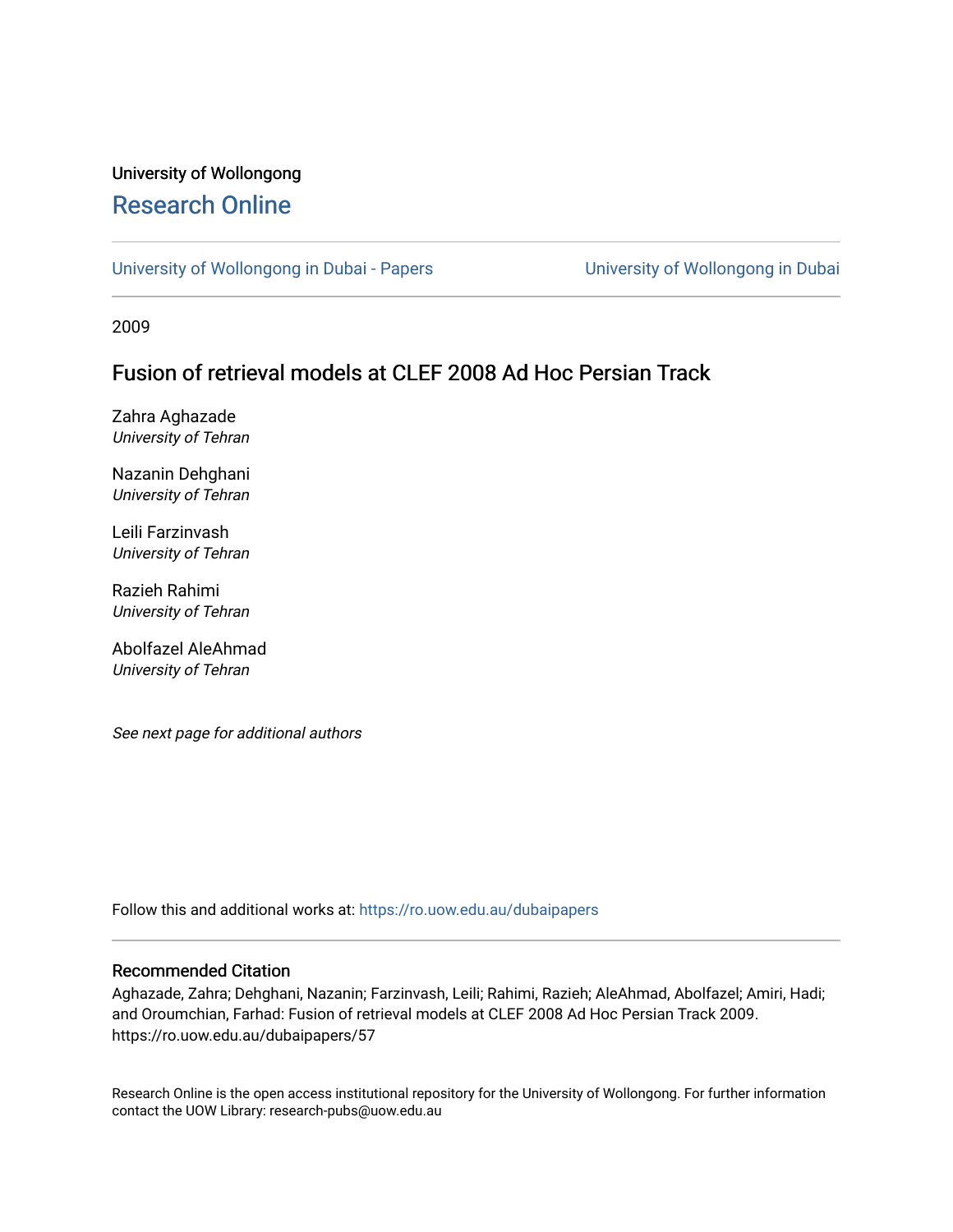# Authors

Zahra Aghazade, Nazanin Dehghani, Leili Farzinvash, Razieh Rahimi, Abolfazel AleAhmad, Hadi Amiri, and Farhad Oroumchian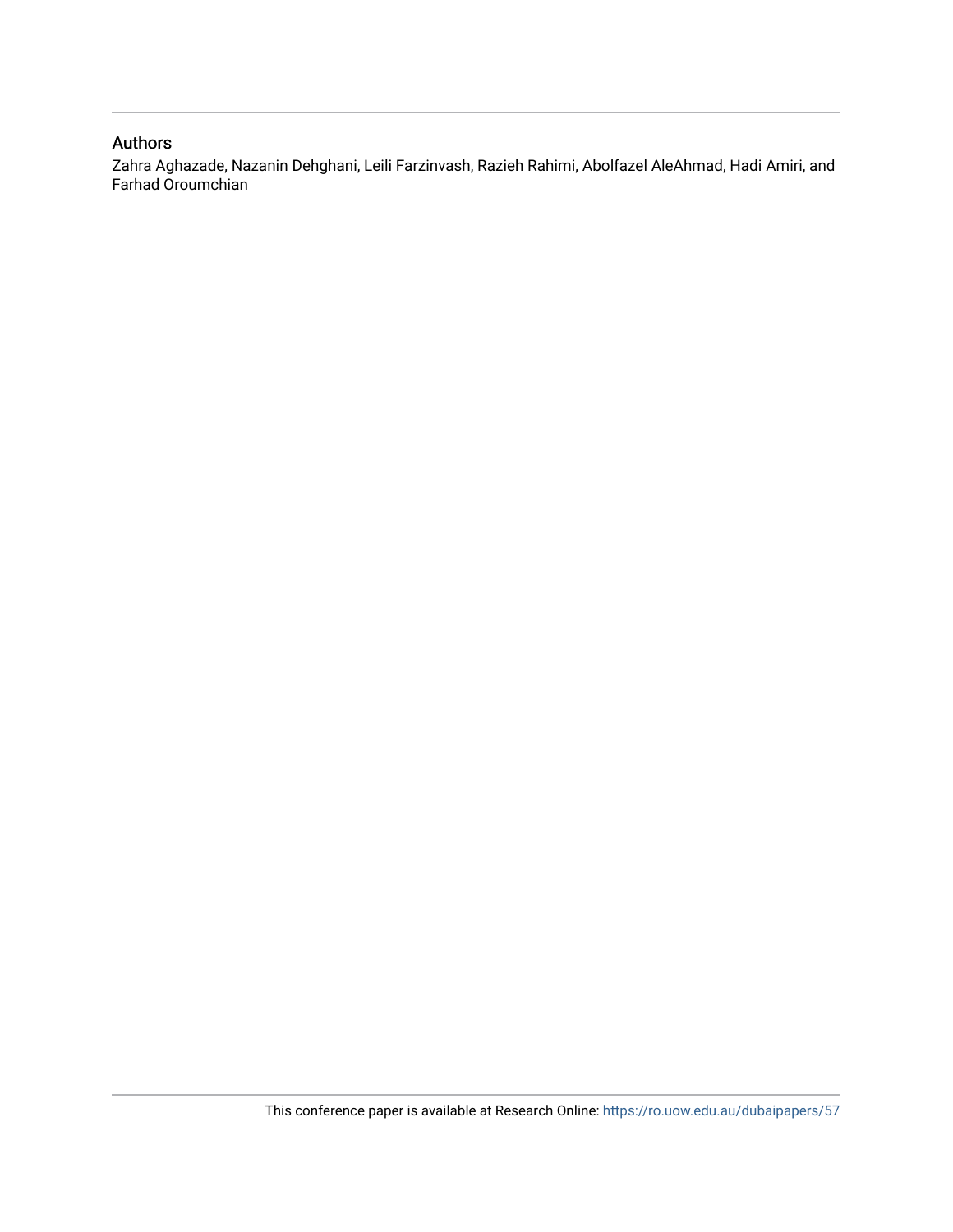# Fusion of Retrieval Models at CLEF 2008 Ad hoc Persian Track

Zahra Aghazade\*, Nazanin Dehghani\*, Leili Farzinvash\*, Razieh Rahimi\*, Abolfazel AleAhmad\*, Hadi Amiri\*, and Farhad Oroumchian\*\*

\*University of Tehran, School of Electrical and Computer Engineering, North Karegar Street, Tehran, Iran {z.aghazadeh,n.dehghany,l.farzinvash, r.rahimi,a.aleahmad,h.amiri}@ece.ut.ac.ir \*\*University of Wollongong in Dubai, PO Box 20183, Dubai, UAE FarhadOroumchian@uowdubai.ac.ae http://ece.ut.ac.ir/dbrg

Abstract. Metasearch engines submit the user query to several underlying search engines and then merge their retrieved results to generate a single list that is more effective to the users information needs. According to the idea behind metasearch engines, it seems that merging the results retrieved from different retrieval models will improve the search coverage and precision. In this study, we have investigated the effect of fusion of different retrieval techniques on the performance of Persian retrieval. We use an extension of Ordered Weighted Average (OWA) operator called IOWA and a weighting schema, NOWA for merging the results. Our experimental results show that merging by OWA operators produces better MAP.

Key words: Information Retrieval, Information Fusion, Persian Text Retrieval.

## 1 Introduction

With the rapid growth of the volume of the data, improving the effectiveness of information retrieval systems is essential. In this study, we try to use the idea behind metasearch engines in order to improve the results of Persian information retrieval. We consider each retrieval model as a decision maker and then fuse their decisions with an OWA operator in order to increase the effectiveness. This work has been done as our first participation in the CLEF evaluation campaign [1]. For the ad hoc Persian track we submitted eleven experiments (runs). Our main goal was to study the effect of fusion operators and whether fusing retrieval models can bring additional performance improvements. The collection that is used in this study is a standard test collection of Persian text which is called Hamshahri and was made available to CLEF by University of Tehran [2], [3].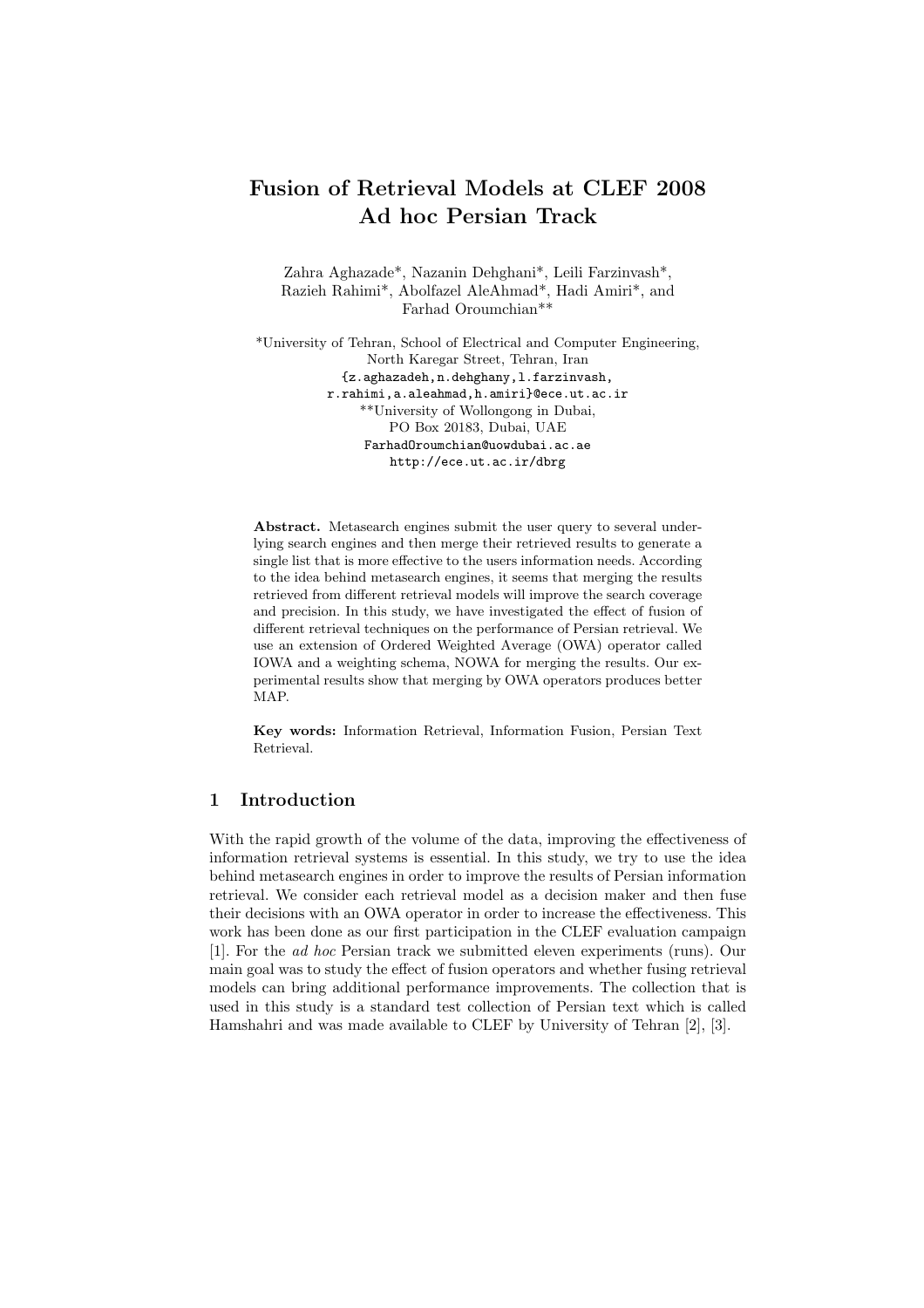2 Fusion of Retrieval Models at CLEF 2008 Ad hoc Persian Track

In Section 2, we present a brief description of the retrieval methods that have been used in our experiments. Previous experiments have demonstrated that these methods have good performance on Persian retrieval.In Section 3, OWA operator and its extensions that are used for merging the results are described. One key point in the OWA operator is to determine its associated weights. In this study, we use a weighting model which is based on Normal distribution and an IOWA extension. There are two approaches to fuse the retrieved lists: (1) Combine the results of distinct retrieval methods, (2) Combine the results of the same method but with different types of tokens. Runs that submitted to CLEF 2008 use the first approach and results show that using this approach does not lend itself to a significant improvement. It seems although the retrieval methods are different but their performances and result sets are similar. In another word, those retrieval methods provide the same vision of the data. After CLEF results were published, we tried the second approach and we were able to improve the effectiveness up to 5.67% and reached the 45.22% MAP on the test set. Section 4 describes the experiments and their results.

## 2 Retrieval Methods

In this work, for the purpose of fusion, we needed different retrieval methods. After studying different retrieval toolkits, finally we choose Terrier [4]. Different methods have been implemented in *Terrier* toolkit. Among these methods, we selected nine of them. The weighting models and a brief description of them (from [5]) are illustrated in Table 1. Table 2 depicts the result obtained from running the above nine methods described in Table 1 on the training set of queries.

## 3 OWA Fuzzy Operator

This section describes the Order Weighted Average (OWA) operator, normal distribution-based weighting and IOWA extension.

#### 3.1 OWA Definition

An OWA operator of dimension n is a mapping  $OWA : R^n \to R$ , that has an An OwA operator of dimension it is a mapping  $OWA: K^{\sim} \to K$ , that has an associated n vector  $w = (w_1, w_2, ..., w_n)^T$  such that  $w_j \in [0, 1]$  and  $\sum_{j=1}^n w_j = 1$ . Furthermore,

$$
OWA(a_1, a_2, ..., a_n) = \sum_{j=1}^{n} b_j w_j
$$
\n(1)

where  $b_j$  is the  $j<sup>th</sup>$  largest element of the collection of the aggregated objects  $a_1, a_2, ..., a_n$  [6].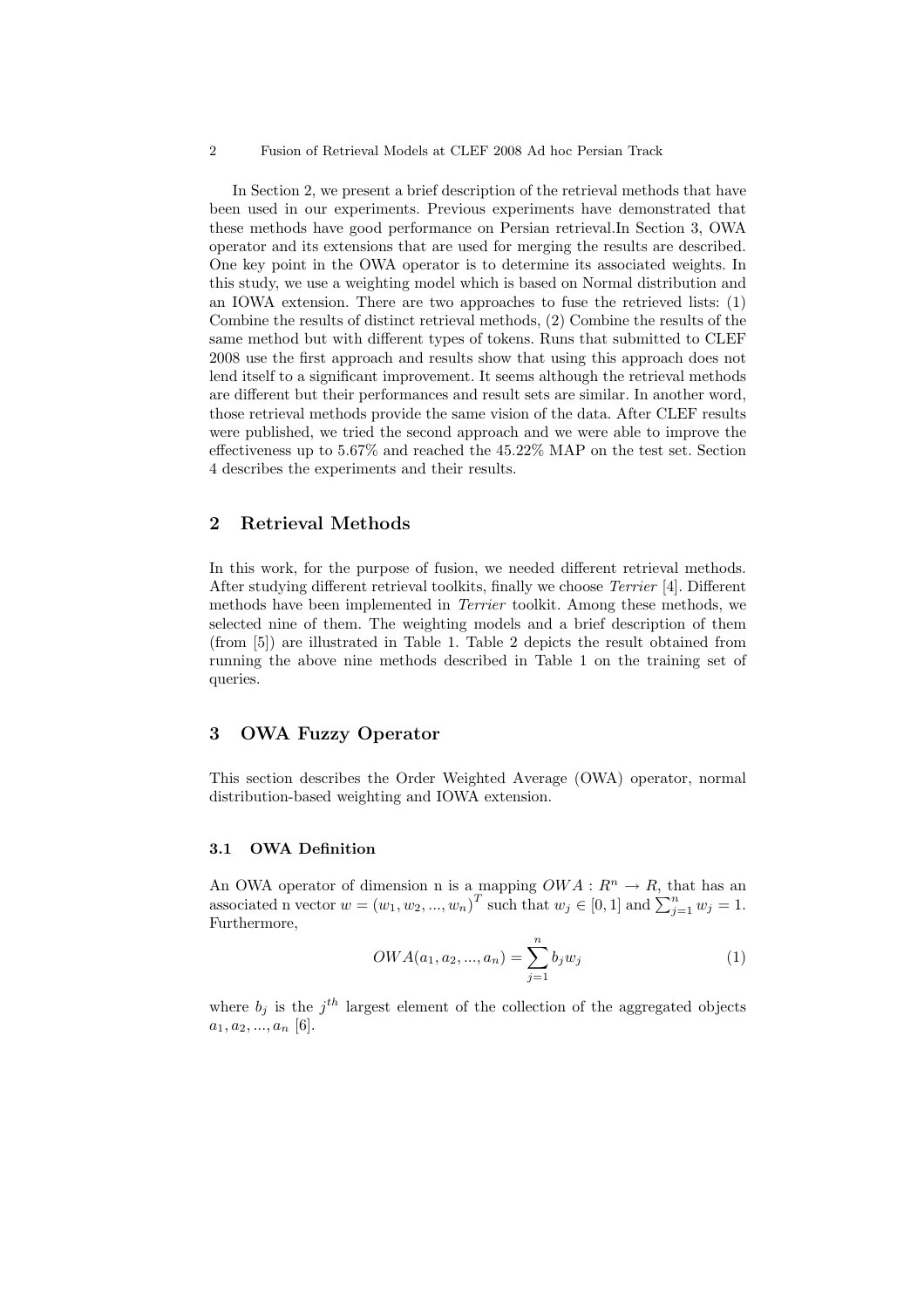| Weighting Model Description |                                                                               |
|-----------------------------|-------------------------------------------------------------------------------|
| BB2                         | Bose-Einstein model for randomness, the ratio of two Bernoulli's pro-         |
|                             | cesses for first normalization, and Normalization 2 for term frequency        |
|                             | normalization                                                                 |
| BM25                        | The BM25 probabilistic model                                                  |
| DFR_BM25                    | This DFR model, if expanded in Taylor's series, provides the BM25             |
|                             | formula, when the parameter c is set to 1.                                    |
| IFB <sub>2</sub>            | Inverse Term Frequency model for randomness, the ratio of two                 |
|                             | Bernoulli's processes for first normalization, and Normalization 2 for        |
|                             | term frequency normalization                                                  |
| $In\_expB2$                 | Inverse expected document frequency model for randomness, the ratio           |
|                             | of two Bernoulli's processes for first normalization, and Normalization       |
|                             | 2 for term frequency normalization                                            |
| $In\_expC2$                 | Inverse expected document frequency model for randomness, the ratio           |
|                             | of two Bernoulli's processes for first normalization, and Normalization       |
|                             | 2 for term frequency normalization with natural logarithm                     |
| InL2                        | Inverse document frequency model for randomness, Laplace succession           |
|                             | for first normalization, and Normalization 2 for term frequency normal-       |
|                             | ization                                                                       |
| PL2                         | Poisson estimation for randomness, Laplace succession for first normal-       |
|                             | ization, and Normalization 2 for term frequency normalization                 |
| TF <sub>-IDF</sub>          | The $tf^*idf$ weighting function, where $tf$ is given by Robertson's $tf$ and |
|                             | <i>idf</i> is given by the standard Sparck Jones' <i>idf</i>                  |

Table 1. A description of retrieval methods

### 3.2 IOWA

An IOWA operator is defined as follows:

$$
IOWA(, , ..., ) = \sum_{j=1}^{n} w_j b_j
$$
 (2)

where  $w = (w_1, w_2, ..., w_n)^T$  is a weighting vector, such that  $\sum_{j=1}^n w_j = 1$ ,  $0 \leq w_j \leq 1$  and  $b_j$  is the  $a_i$  value of the OWA pair  $\langle u_i, a_i \rangle$  having the  $j^{th}$ largest  $u_i$ , and  $u_i$  in  $\langle u_i, a_i \rangle$  is referred to as the order inducing variable and  $a_i$  as the argument variable. It is assumed that  $a_i$  is an exact numerical value while  $u_i$  can be drawn from any ordinal set  $\Omega$  [7]. The weighting vector which is used in our experiment will be defined in Section 4.

#### 3.3 NOWA

Suppose that we want to fuse  $n$  preference values provided by  $n$  different individuals. Some individuals may assign unduly high or unduly low preference values to their preferred or repugnant objects. In such a case, we shall assign very low weights to these false or biased opinions, that is to say, the closer a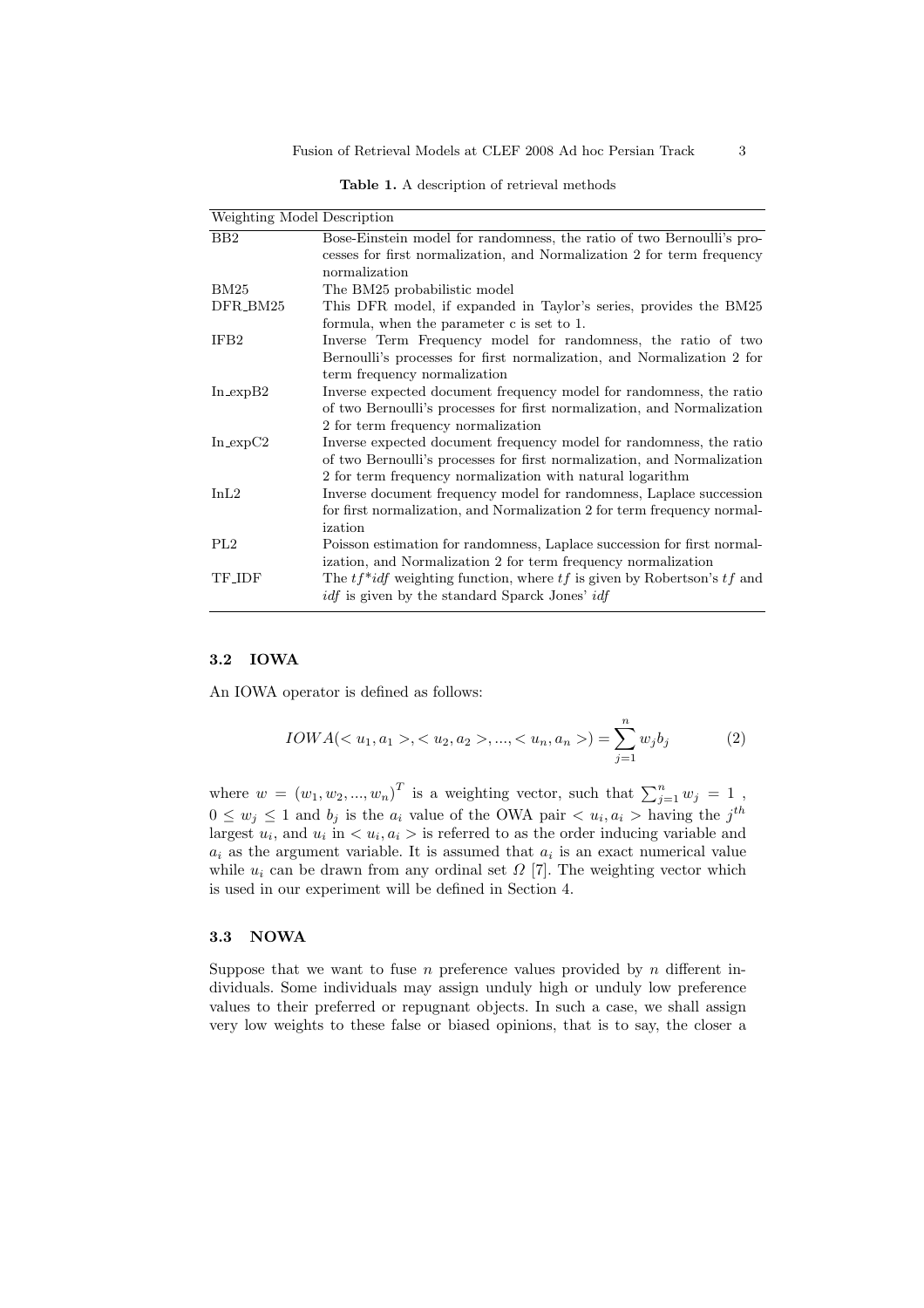#### 4 Fusion of Retrieval Models at CLEF 2008 Ad hoc Persian Track

| Weighting Model MAP R-Precision |        |        |
|---------------------------------|--------|--------|
| B <sub>B2</sub>                 | 0.3854 | 0.4167 |
| BM25                            | 0.3562 | 0.4009 |
| DFR_BM25                        | 0.3562 | 0.4347 |
| IFB <sub>2</sub>                | 0.4017 | 0.4328 |
| $In\_expB2$                     | 0.3997 | 0.4329 |
| $In-expC2$                      | 0.4190 | 0.4461 |
| InL2                            | 0.3832 | 0.4200 |
| PL2                             | 0.4314 | 0.4548 |
| TF_IDF                          | 0.3574 | 0.4017 |

Table 2. Comparison between different weighting models

preference value (argument) is to the mid one(s), the more the weight it will receive; conversely, the further a preference value is from the mid one(s), the less the weight it will have.

Let  $w = (w_1, w_2, ..., w_n)^T$  be the weight vector of the OWA operator; then we define the following [8]:

$$
w_i = \frac{1}{\sqrt{2\pi\sigma_n}} e^{-[(i-\mu_n)^2/2\sigma_n^2]}
$$
 (3)

where  $\mu_n$  is the mean of the collection of 1, 2, ..., n,  $\sigma_n$ ,  $(\sigma_n > 0)$  is the standard deviation of the collection of 1, 2, ..., n.  $\mu_n$  and  $\sigma_n$  are obtained by the following formulas, respectively:

$$
\mu_n = \frac{1}{n} \frac{n(n+1)}{2} \tag{4}
$$

$$
\sigma_n = \sqrt{\frac{1}{n} \sum_{i=1}^n (i - \mu_n)^2}
$$
\n(5)

Consider that  $\sum_{j=1}^{n} w_j = 1$  and  $0 \leq w_j \leq 1$  then we have:

$$
w_i = \frac{\frac{1}{\sqrt{2\pi\sigma_n}}e^{-[(i-\mu_n)^2/2\sigma_n^2]}}{\sum_{j=1}^n \frac{1}{\sqrt{2\pi\sigma_n}}e^{-[(j-\mu_n)^2/2\sigma_n^2]}} = \frac{e^{-[(i-\mu_n)^2/2\sigma_n^2]}}{\sum_{j=1}^n e^{-[(j-\mu_n)^2/2\sigma_n^2]}}
$$
(6)

# 4 Experiment

For the experiments, CLEF has obtained the standard Persian test collection which is called Hamshahri. Hamshahri collection is the largest test collection of Persian text. This collection is prepared and distributed by University of Tehran. The third version of Hamshahri collection is 660 MB in size and contains more than 160,000 distinct textual news articles in Persian [9]. There were 50 training queries with their relevance judgments and 50 test queries prepared for the Persian ad hoc track. For the CLEF, we choose nine methods of document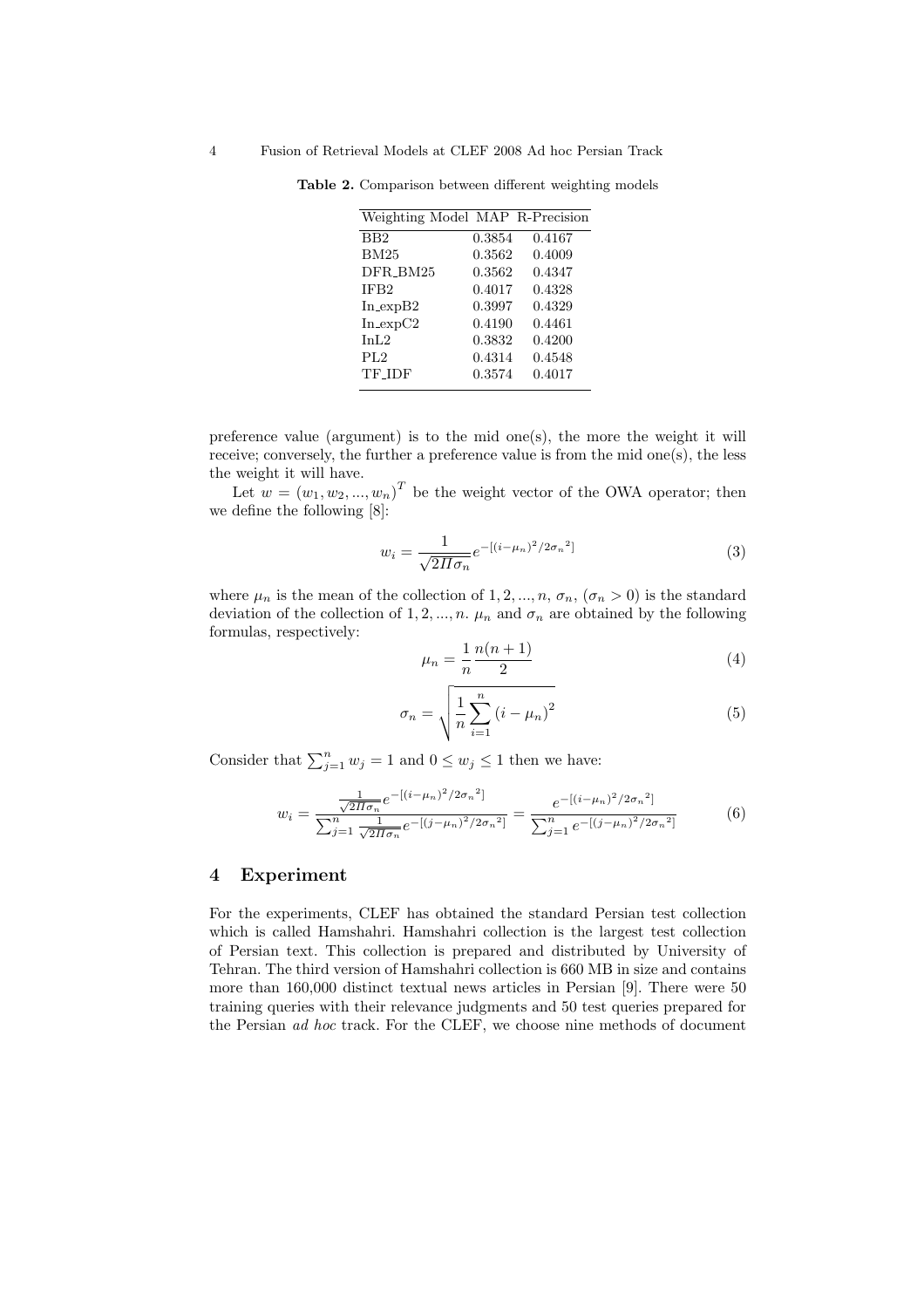retrieval described above and fuse the top hundred retrieved results from each of them. The evaluation of the single IR models are depicted in Table 2.

We use OWA operator based on normal distribution weighting for merging the lists. In this problem, we have nine decision makers, so the weighting vector is as the following:

$$
n = 9, \mu_9 = 5, \sigma_9 = \sqrt{\frac{20}{3}}, \text{ornes}(w) = 0.5, \text{disp}(w) = 2.1195,\tag{7}
$$

 $w = (0.0506, 0.0855, 0.1243, 0.1557, 0.1678, 0.1557, 0.1243, 0.0855, 0.0506)^T$  (8)

The precision-recall diagram obtained after submitting the OWA run to CLEF is illustrated in figure 1. IOWA extension was also tested. We used 50 training



Fig. 1. The result of running NOWA published by CLEF 2008

queries in order to calculate the weighting vector for this method. We ran the nine selected retrieval methods on the collection. The following weighting vector is obtained by using the average precision of each method as its weight. These percisions are obtained from Table 2:

0.4167/3.8409, 0.4009/3.8409, 0.4347/3.8409, 0.4328/3.8409, 0.4329/3.8409, 0.4461/3.8409, 0.42/3.8409, 0.4548/3.8409, 0.402/3.8409 (3.8409 is the sum of the obtained average precisions)

Figure 2 illustrates the precision-recall diagram of IOWA run with the above weighting vector.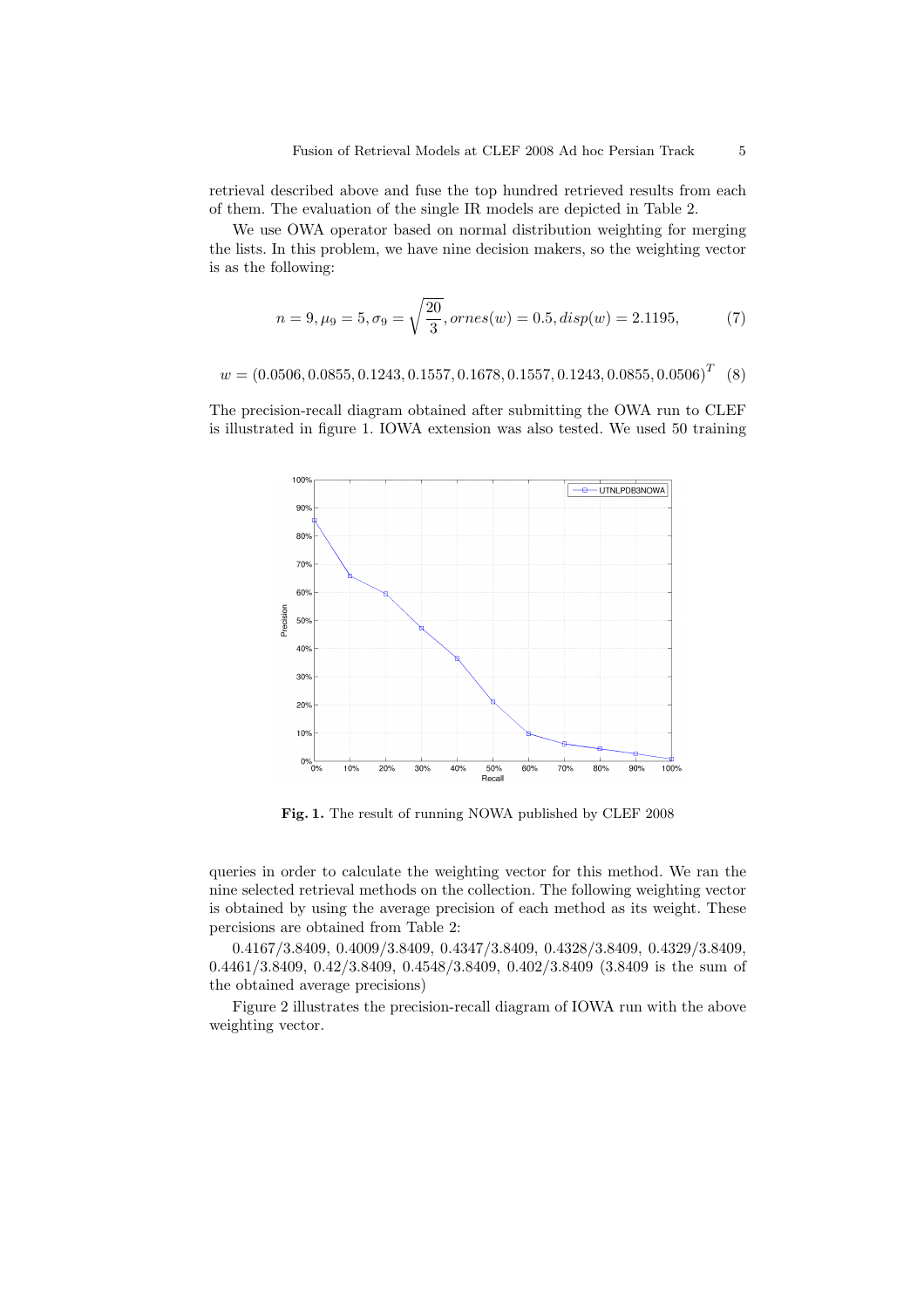

Fig. 2. The result of running IOWA published by CLEF 2008

## 5 Analyzing the Results and More Experiments

We submitted top hundred retrieved documents for our runs to CLEF, while CLEF evaluates the results by top thousand documents which decreased average precision about 10% in average. Therefore, in future we intend to calculate our Precision-Recall charts and other measurements based on the retrieved documents. The results published by CLEF for our fusion runs show that using fusion techniques on these methods does not yield to improved results over the individual methods. By analyzing the lists obtained from the retrieval methods, we observed that these result lists for these nine different methods have high overlap among them. On the other hand, fusion methods work well when there are significant differences between decision makers. Therefore, we have concluded that although the methods are different they are not significantly different from each other and basically they provide the same view of the collection.

After the CLEF results were published, we decided to investigate the second approach for fusion and looked the effect of different tokens in retrieval. For this purpose we chose a vector space model and ran it on the training set three times with three different types of tokens namely 4-grams, stemmed single terms and unstemmed single terms. To obtaining best results, we ran PL2 method of Terrier toolkit on 4-gram terms, Indri of Lemur toolkit [10] on stemmed terms and TF IDF of Terrier toolkit on unstemmed terms. Then we applied the above OWA methods and as shown in Table 3, we obtained 9.97% improvements over individual runs.

After that, we continued this approach and did more experiments with the CLEF test set. On the test set, this approach lead only to 5.67% improvements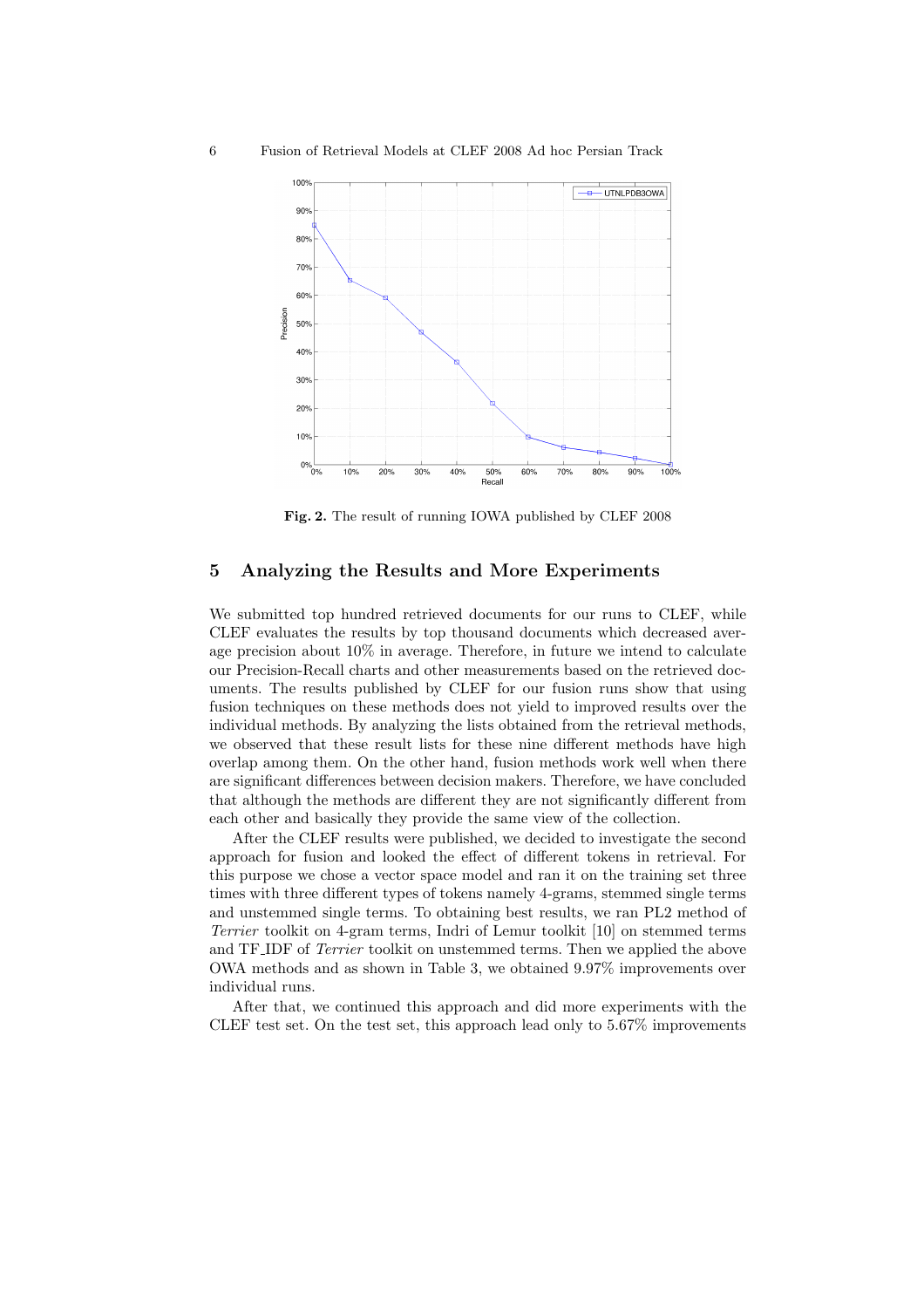Fusion of Retrieval Models at CLEF 2008 Ad hoc Persian Track 7

Table 3. Comparison between different weighting models on the training set

| Retrieval Method                          |        | MAP R-Precision | Dif       |
|-------------------------------------------|--------|-----------------|-----------|
| TF_IDF with unstemmed single terms 0.4163 |        | 0.4073          |           |
| PL2 with 4-gram terms                     | 0.4100 | 0.3990          |           |
| Indri with stemmed terms                  | 0.4100 | 0.4183          |           |
| <b>IOWA</b>                               | 0.5160 | 0.4928          | $+9.97\%$ |
| <b>NOWA</b>                               | 0.5030 | 0.4839          | $+8.67\%$ |

on the average precision over individual runs using NOWA method and 5.6% using IOWA method. Table 4 demonstrate the obtained results.

Table 4. Comparison between different weighting models on the test set

| Retrieval Method                          |        | MAP R-Precision | Dif       |
|-------------------------------------------|--------|-----------------|-----------|
| TF_IDF with unstemmed single terms 0.3847 |        | 0.4122          |           |
| PL2 with 4-gram terms                     | 0.3669 | 0.3939          |           |
| Indri with stemmed terms                  | 0.3955 | 0.4149          |           |
| IOWA                                      | 0.4515 | 0.4708          | $+5.6\%$  |
| <b>NOWA</b>                               | 0.4522 | 0.4736          | $+5.67\%$ |

# 6 Conclusion

Our motivation for participation in the ad hoc Persian track of CLEF was to investigate the influence of fusion techniques on the effectiveness of Persian retrieval methods. First we used nine retrieval methods and then fused the results by NOWA and IOWA. The obtained results showed that although there were some improvements on the overall performance but it was not significant. In the second stage, we changed our approach to use different types of tokens with the same method. To reach this goal, we focused on working with different types of terms instead of different methods. Results indicates that fusion produces better results under such circumstances although this improvement was under 10% on the training set and 6% on the test set.

In future, we will continue investigating the effects of different token types and retrieval engines on Persian retrieval and will try to fine tune an engine based on fusion.

### References

1. Agirre, E., Di Nunzio, G.M., Ferro, N., Mandl, T., Peters, C., Multilingual Textual Document Retrieval (Ad Hoc). In: Evaluating Systems for Multilingual and Multimodal Information Access 9th Workshop of the Cross-Language Evaluation Forum, CLEF 2008, Aarhus, Denmark (2008)